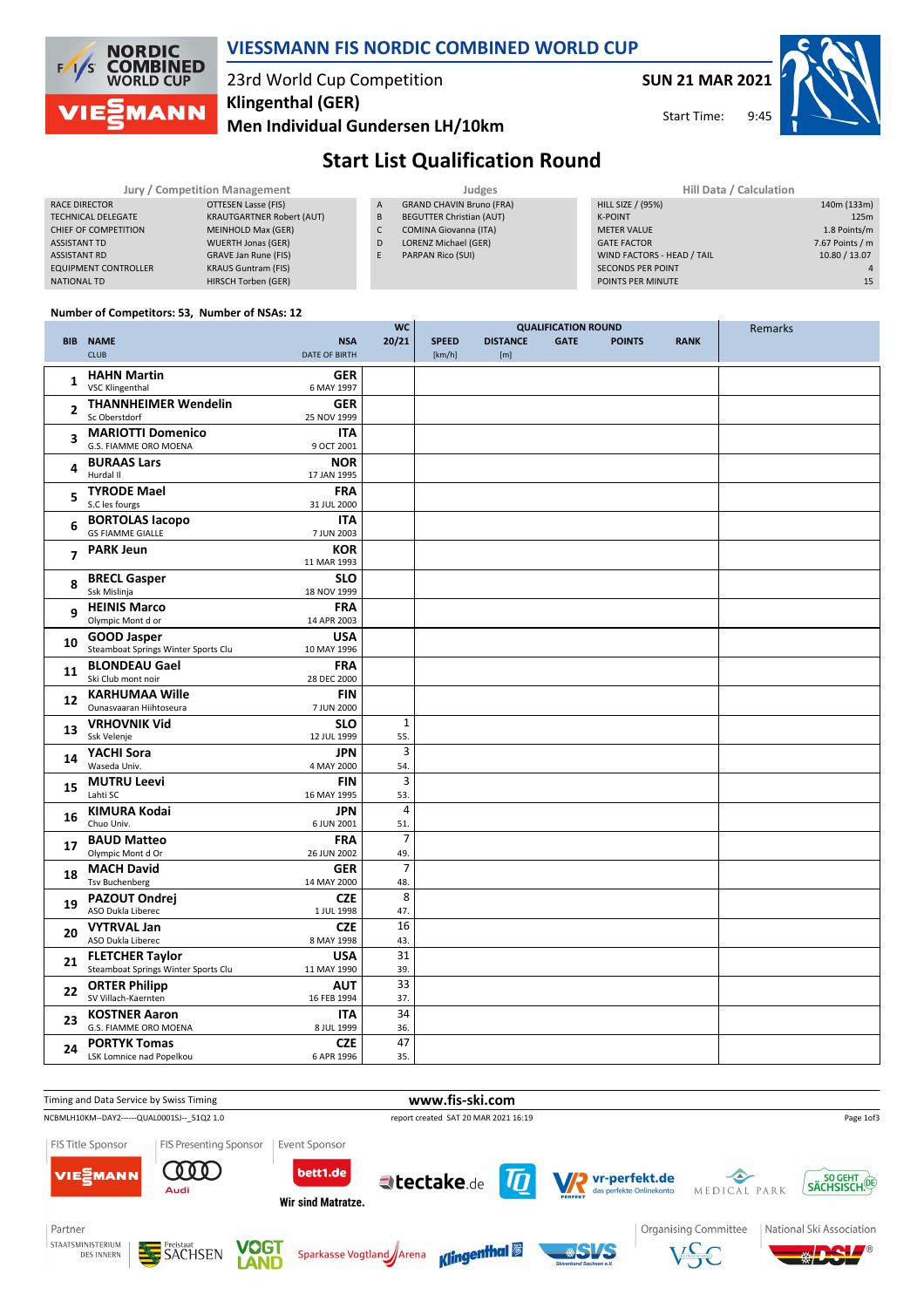

### **VIESSMANN FIS NORDIC COMBINED WORLD CUP**

23rd World Cup Competition **Men Individual Gundersen LH/10km Klingenthal (GER)**

**SUN 21 MAR 2021**

Start Time:

9:45

# **Start List Qualification Round**

|            |                                                     |                           | <b>WC</b> | <b>QUALIFICATION ROUND</b> |                 |             |               |             | Remarks |
|------------|-----------------------------------------------------|---------------------------|-----------|----------------------------|-----------------|-------------|---------------|-------------|---------|
| <b>BIB</b> | <b>NAME</b>                                         | <b>NSA</b>                | 20/21     | <b>SPEED</b>               | <b>DISTANCE</b> | <b>GATE</b> | <b>POINTS</b> | <b>RANK</b> |         |
|            | <b>CLUB</b>                                         | <b>DATE OF BIRTH</b>      |           | [km/h]                     | [m]             |             |               |             |         |
|            |                                                     |                           | 55        |                            |                 |             |               |             |         |
| 25         | <b>RETTENEGGER Stefan</b><br>TSU St. Veit im Pongau | <b>AUT</b><br>3 FEB 2002  | 34.       |                            |                 |             |               |             |         |
|            |                                                     |                           |           |                            |                 |             |               |             |         |
| 26         | <b>SCHMID Julian</b>                                | <b>GER</b>                | 59        |                            |                 |             |               |             |         |
|            | Sc Oberstdorf                                       | 1 SEP 1999                | 33.       |                            |                 |             |               |             |         |
| 27         | <b>NAGAI Hideaki</b>                                | <b>JPN</b>                | 66        |                            |                 |             |               |             |         |
|            | Gifu Hino Motors Ski Team                           | 5 SEP 1983                | 30.       |                            |                 |             |               |             |         |
| 28         | <b>COSTA Samuel</b>                                 | <b>ITA</b>                | 85        |                            |                 |             |               |             |         |
|            | G.S. FIAMME ORO MOENA                               | 30 NOV 1992               | 28.       |                            |                 |             |               |             |         |
| 29         | <b>OFTEBRO Einar Luraas</b>                         | <b>NOR</b>                | 85        |                            |                 |             |               |             |         |
|            | Jardar II                                           | 6 AUG 1998                | 27.       |                            |                 |             |               |             |         |
|            | <b>MUHLETHALER Laurent</b>                          | <b>FRA</b>                | 128       |                            |                 |             |               |             |         |
| 30         | Premanon                                            | 27 SEP 1997               | 24.       |                            |                 |             |               |             |         |
|            | <b>JOEBSTL Thomas</b>                               | <b>AUT</b>                | 138       |                            |                 |             |               |             |         |
| 31         | SG Klagenfurt-Kaernten                              | 22 SEP 1995               | 23.       |                            |                 |             |               |             |         |
|            | <b>WATABE Yoshito</b>                               | <b>JPN</b>                | 147       |                            |                 |             |               |             |         |
| 32         | Kitano Construction Corp. Ski Club                  | 4 OCT 1991                | 22.       |                            |                 |             |               |             |         |
|            | <b>SEIDL Mario</b>                                  | <b>AUT</b>                | 154       |                            |                 |             |               |             |         |
| 33         | TSU St. Veit i. P.-Salzburg                         | 8 DEC 1992                | 21.       |                            |                 |             |               |             |         |
|            |                                                     |                           | 160       |                            |                 |             |               |             |         |
| 34         | <b>FRITZ Martin</b><br>WSV Murau-Steiermark         | <b>AUT</b><br>24 OCT 1994 | 20.       |                            |                 |             |               |             |         |
|            |                                                     |                           |           |                            |                 |             |               |             |         |
| 35         | <b>KLAPFER Lukas</b>                                | AUT                       | 167       |                            |                 |             |               |             |         |
|            | SC Erzbergland-Steiermark                           | 25 DEC 1985               | 19.       |                            |                 |             |               |             |         |
| 36         | <b>ILVES Kristjan</b>                               | <b>EST</b>                | 176       |                            |                 |             |               |             |         |
|            | Elva Skiclub                                        | 10 JUN 1996               | 18.       |                            |                 |             |               |             |         |
| 37         | <b>HIRVONEN Eero</b>                                | <b>FIN</b>                | 181       |                            |                 |             |               |             |         |
|            | Jyvaeskylae SC                                      | 30 JAN 1996               | 17.       |                            |                 |             |               |             |         |
| 38         | <b>ANDERSEN Espen</b>                               | <b>NOR</b>                | 183       |                            |                 |             |               |             |         |
|            | Lommedalen IL                                       | 28 OCT 1993               | 16.       |                            |                 |             |               |             |         |
| 39         | <b>WEBER Terence</b>                                | <b>GER</b>                | 225       |                            |                 |             |               |             |         |
|            | SSV Geyer                                           | 24 SEP 1996               | 15.       |                            |                 |             |               |             |         |
| 40         | <b>BJOERNSTAD Espen</b>                             | <b>NOR</b>                | 239       |                            |                 |             |               |             |         |
|            | Byåsen Skiklubb                                     | 26 DEC 1993               | 14.       |                            |                 |             |               |             |         |
|            | YAMAMOTO Ryota                                      | <b>JPN</b>                | 263       |                            |                 |             |               |             |         |
| 41         | Nagano Hino Motors Ski Team                         | 13 MAY 1997               | 13.       |                            |                 |             |               |             |         |
|            | <b>GRAABAK Joergen</b>                              | <b>NOR</b>                | 324       |                            |                 |             |               |             |         |
| 42         | Byåsen IL                                           | 26 APR 1991               | 12.       |                            |                 |             |               |             |         |
|            | <b>RYDZEK Johannes</b>                              | <b>GER</b>                | 356       |                            |                 |             |               |             |         |
| 43         | SC 1906 Oberstdorf                                  | 9 DEC 1991                | 11.       |                            |                 |             |               |             |         |
|            |                                                     |                           |           |                            |                 |             |               |             |         |

| 44 | <b>FAISST Manuel</b>               | <b>GER</b>  | 399 |          |
|----|------------------------------------|-------------|-----|----------|
|    | SV Baiersbronn                     | 11 JAN 1993 | 10. |          |
| 45 | <b>GREIDERER Lukas</b>             | <b>AUT</b>  | 401 |          |
|    | HSV Absam Bergisel-Tirol           | 8 JUL 1993  | 9.  |          |
| 46 | <b>OFTEBRO Jens Luraas</b>         | <b>NOR</b>  | 455 |          |
|    | Jardar II                          | 21 JUL 2000 | 8.  |          |
| 47 | <b>LAMPARTER Johannes</b>          | <b>AUT</b>  | 552 |          |
|    | Nordic Team Absam                  | 8 NOV 2001  | 7.  |          |
| 48 | <b>HEROLA Ilkka</b>                | <b>FIN</b>  | 562 | red bib  |
|    | Puijon Hiihtoseura                 | 22 JUN 1995 | 6.  |          |
| 49 | <b>FRENZEL Eric</b>                | <b>GER</b>  | 586 |          |
|    | SSV Gever                          | 21 NOV 1988 | 5.  |          |
| 50 | <b>RIESSLE Fabian</b>              | <b>GER</b>  | 627 |          |
|    | SZ Breitnau                        | 18 DEC 1990 | 4.  |          |
| 51 | <b>WATABE Akito</b>                | <b>JPN</b>  | 728 | blue bib |
|    | Kitano Construction Corp. Ski Club | 26 MAY 1988 | 3.  |          |